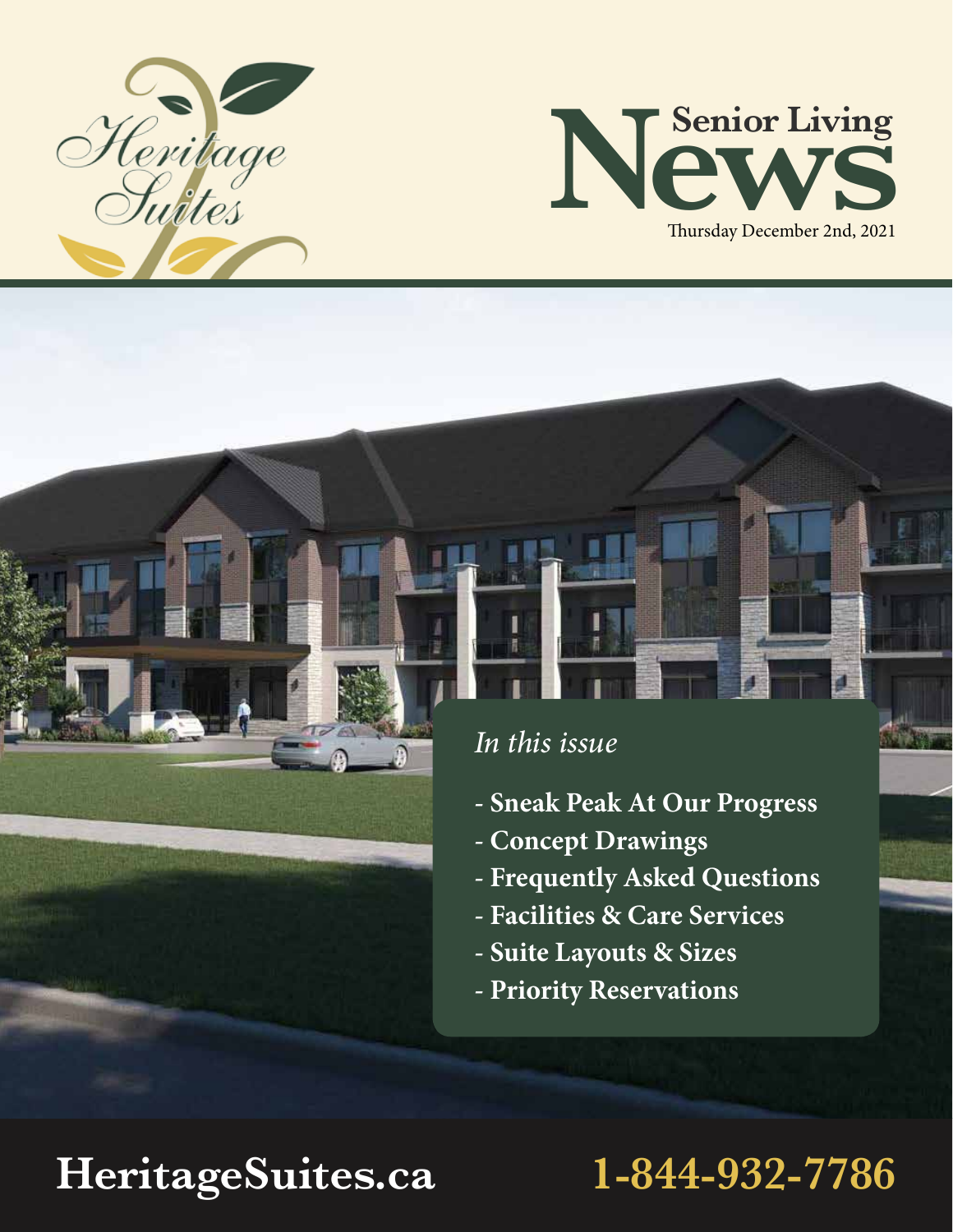

## **Sneak Peak At Our Progress**

& Concept Drawings





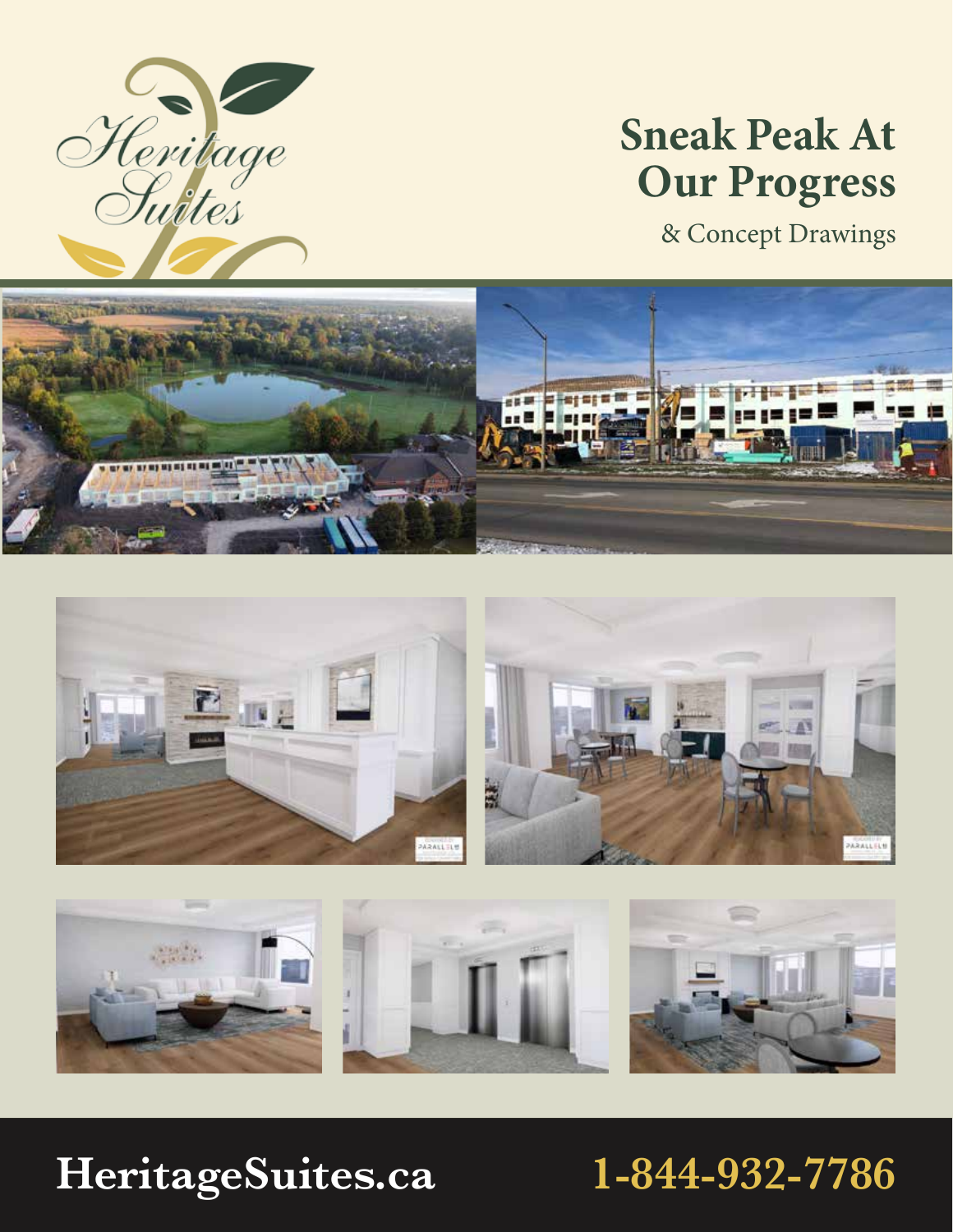

## **Frequently Asked Questions**

You Asked, We're Answering

## *How will Heritage Suites differ from living in my own home?*

Heritage Suites will be your home; We are offering a variety of private, spacious and bright suites. You choose the floor plan that best suits you and your needs and decorate with the things that bring you pleasure and joy. You may choose a suite with a balcony or one with a patio and enjoy all the amenities that we offer without leaving your home. Get pampered in our hair/nail salon, stay fit with our gym, participate in our social activities/programs, and relax in the internet café while enjoying the ambiance that your home will offer. Walk out your front door and play a round of golf next door.

### *Must I sign a lease? Is a portion tax deductible?*

No lease is required. The Government of Ontario requires that you enter a monthly residency agreement with Heritage Suites. A portion is tax deductible.

### *Will the building be maintained?*

Not to worry, you're retired! Maintenance will be available for any job repairs big or small and/or tasks that you may need assistance with.

### *Will my home be secured?*

Your safety and security are important to us! The doors will be secured and locked from 7pm to 7am. During the day, Management will greet visitors and mind the door. There will be trained professionals available 24 hours a day to administer health-care services if needed, and security systems throughout the building with 24hr camera surveillance. All suites will have panic buttons in the washroom and in your suites themselves. You will be free to come and go when you want.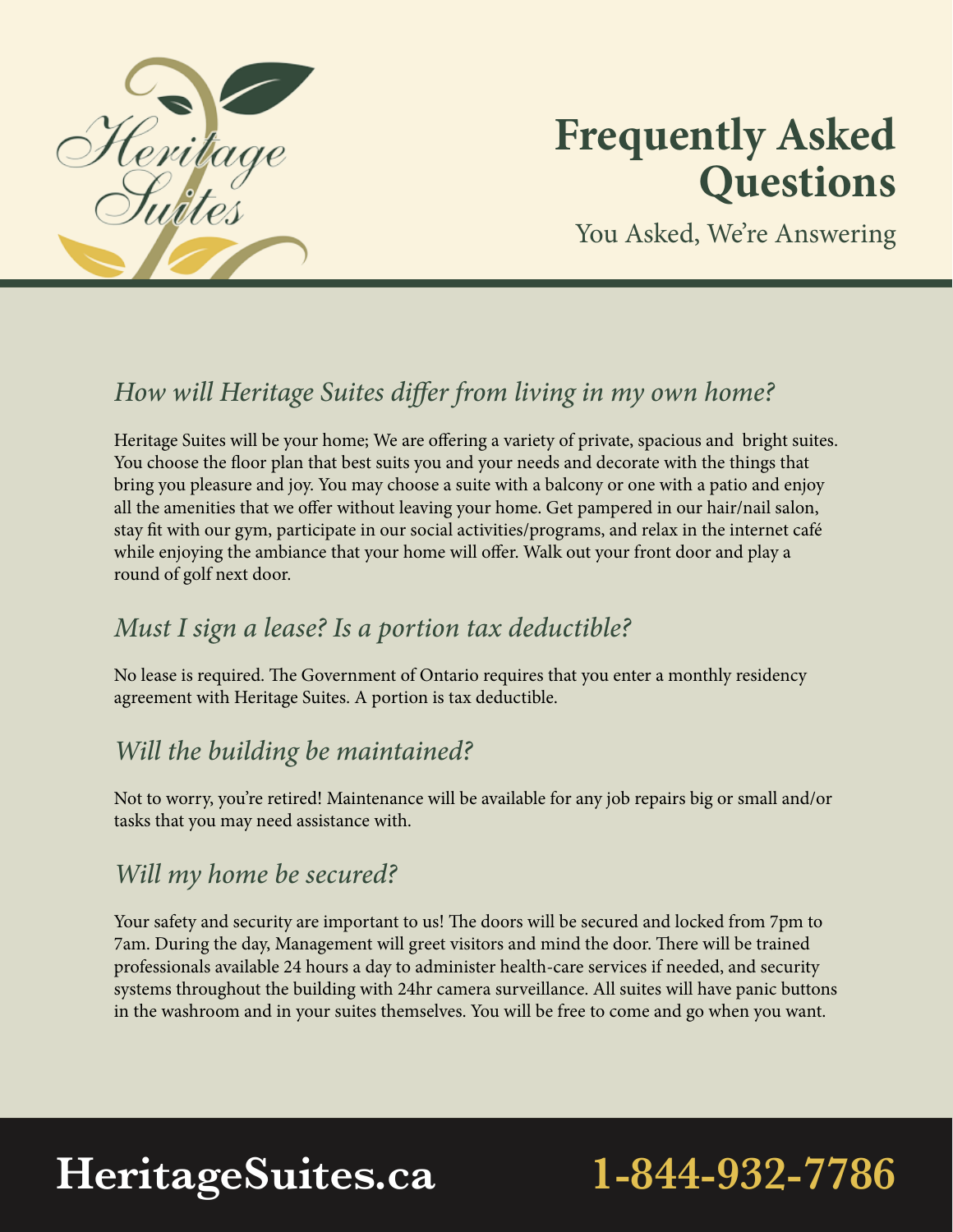

## **Frequently Asked Questions**

Continued.

### *What if I want to make my own meals and do my own laundry?*

There will be 3 fully prepared nutritious meals served daily in the dining room that will be prepared by our experienced chef. All kitchenettes will include a refrigerator , microwave oven, and other small appliances may be added and arranged with Management. There will be 2 private fully functioning laundry rooms for all your laundry needs. If you prefer to have this service done for you, this can be arranged.

### *Will I be able to control the heating and cooling?*

Each suite will be equipped with its own heating and cooling system so that you may adjust to your own individual comfort.

### *Can my special diet be accommodated?*

We realize the importance of therapeutic diets and nutritionally balanced meals as well as the enjoyment of food and the ambiance to truly make a wonderful experience. We will have a trained Food Service Manager/Dietician that will overlook and provide a variety of health-conscious menus and will be prepared by a highly trained Chef.

### *Will I be able to have guests in the dining room?*

This is your home, and we appreciate the importance of family and friends and guests are always welcome to share meals with you for a minimal fee. If you invite guests from out of town, no worries, they can stay with you overnight or stay in one of our guest rooms on availability. There is also a beautiful new motel minutes from your new home.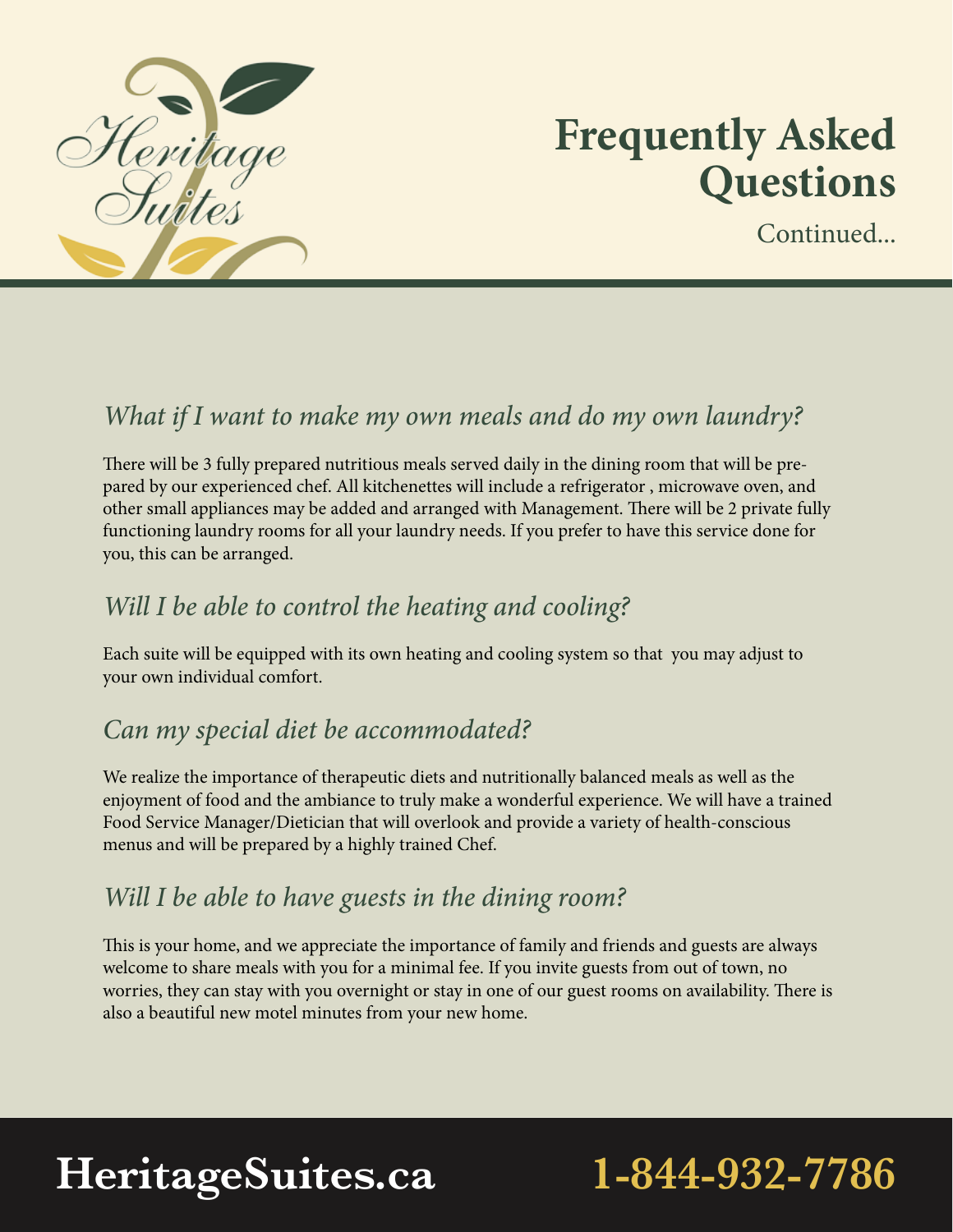

## **Frequently Asked Questions**

Continued.

### *What happens if mine or my spouse's health changes?*

Heritage Suites has put a lot of thought into the wellbeing and overall health of all. Management staff are very experienced in the Health Care Field. The owner understands what is important to the senior population having run numerous successful Retirement Homes. Trained health care professionals are available 24 hours a day to administer health-care services from medication administration to diabetic monitoring, blood pressure, weights, as well as some assistance with ADL's. Unfortunately, if your health condition changes, added care may be accommodated with an additional fee. We take a holistic approach when it comes to your health. There will be a wellknown and trusted Physician on site for your convenience or you may retain your own Physician.

### *How do I reserve a suite? Is my deposit refundable?*

If you are interested in making Heritage Suites your next home, we are now taking reservations! Be the 1st to choose the private suite that best suits your personal style overlooking the golf course, with a balcony or a patio. Your \$500.00 deposit will reserve your suite and be applied to your first month's rent on move in. Should your plans change before completion date, the deposit is 100% refundable. You won't be disappointed!

Call Sue Crepeau General Manager at (613) 932-7786 ext 302, Toll Free at 1-844-932-7786 or email at info@heritageheights.ca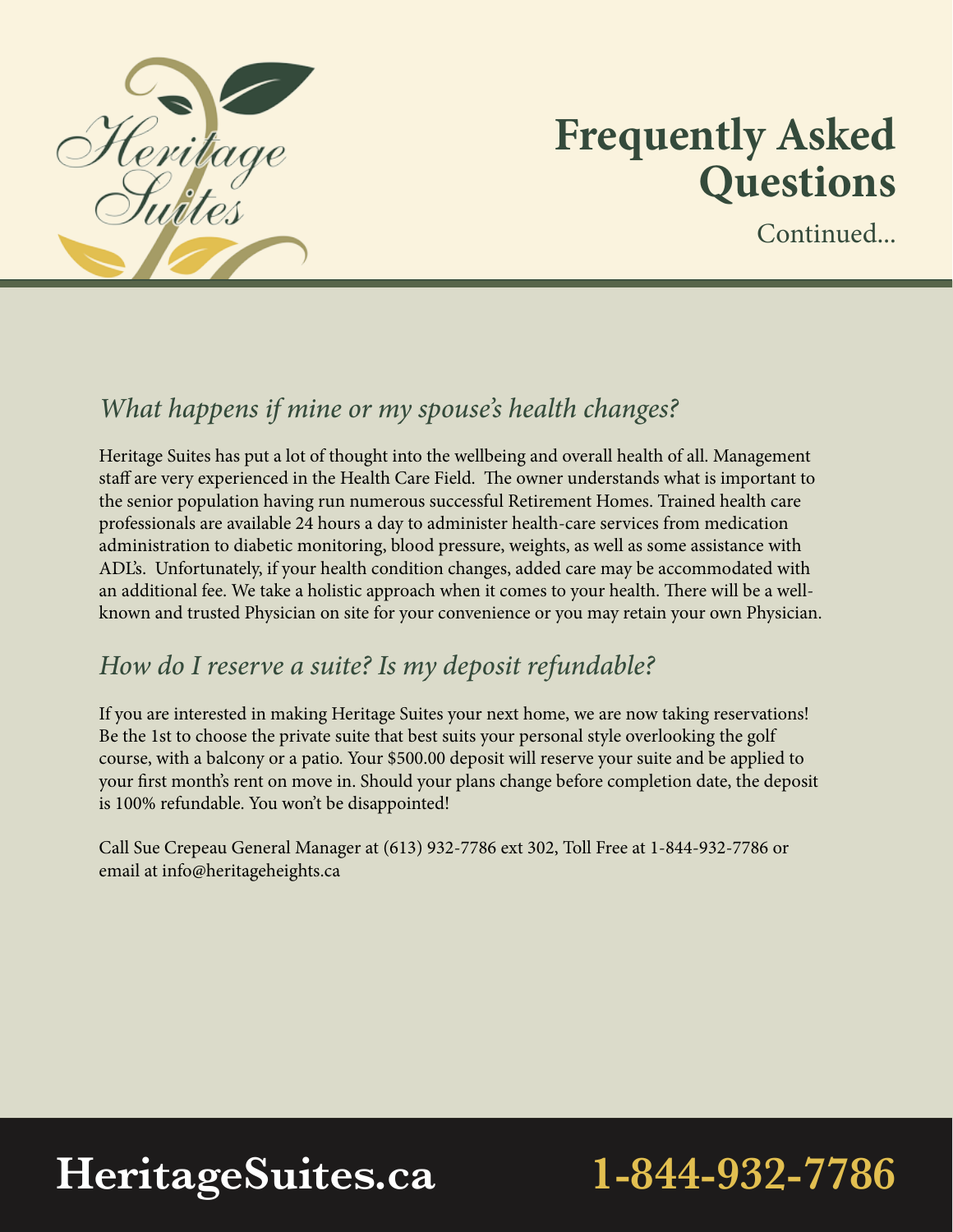

## **Facilities & Care Services**

### *Residential Facilities*

- **Parking**
- **Window blinds**
- Private mailboxes
- Heat/air conditioning
- Internet Café (Snacks)
- Recreation & Fitness room
- Internet Lounge on each floor
- Beauty/Nail Salon (extra fee)
	- Specialty foot care (extra fee)
- Common dining room (three meals daily)
- Laundry room (on 2nd and 3rd floor)
- Multi-Purpose room (Social Activities, Chapel, Theatre)
- Large outdoor patio overlooking the scenic golf course

### *Care Services*

- In-house Doctor
- **Activity Coordinator**
- 24 hour care attendant
- Health and Wellness programs
- Medication Administration/supervision
- Personal Laundry one load per week
- Weekly general housekeeping service
- On-site Administration and Director of Care

CABLE, WIFI AND PHONE ALL INCLUDED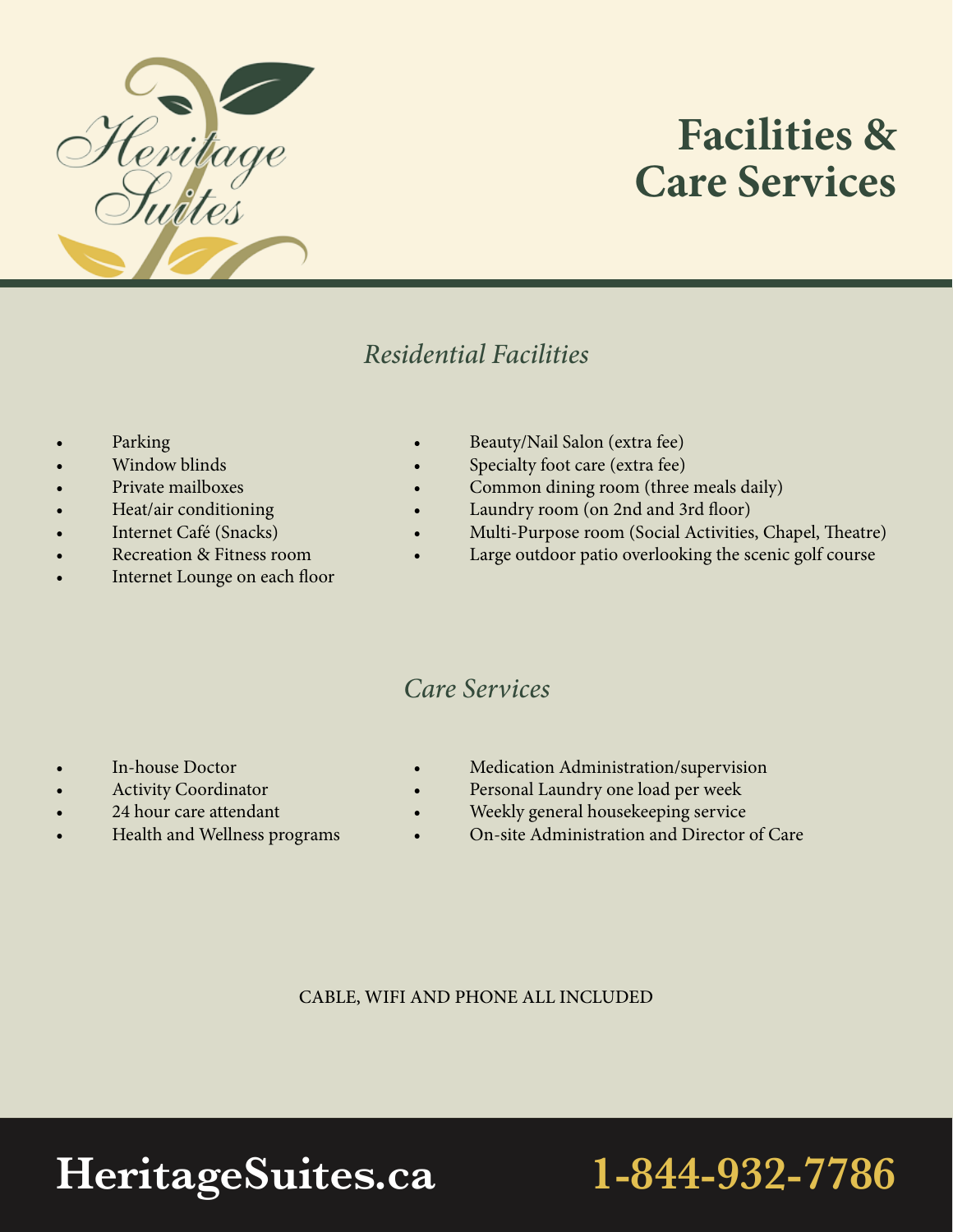

## **Suite Layouts & Sizes**

The Lawson

370SQ.FT



The Elcano

456SQ.FT

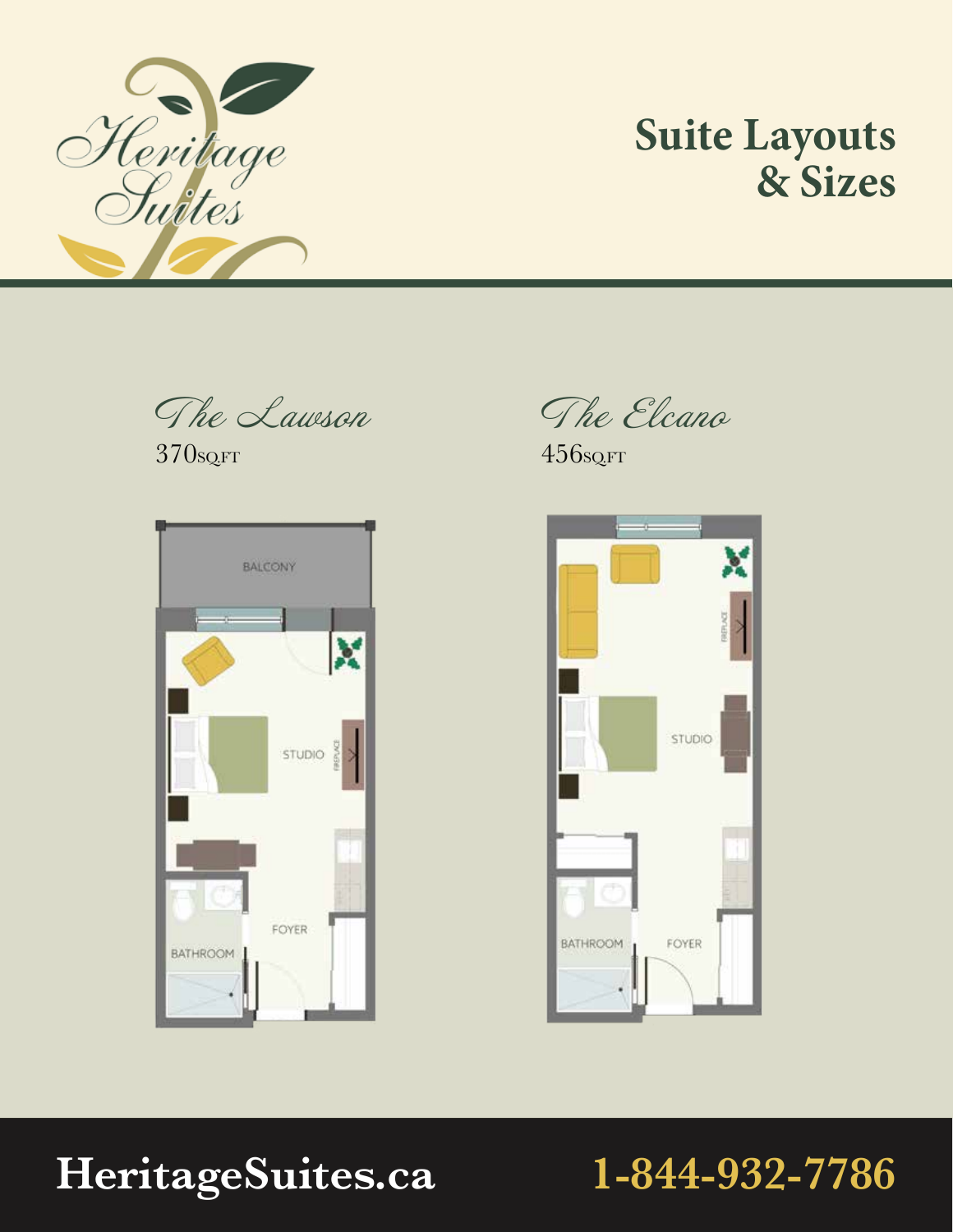The Alagdalen

567sq.FT



The Alayflower

685SQ.FT





The Bluenose

715SQ.FT